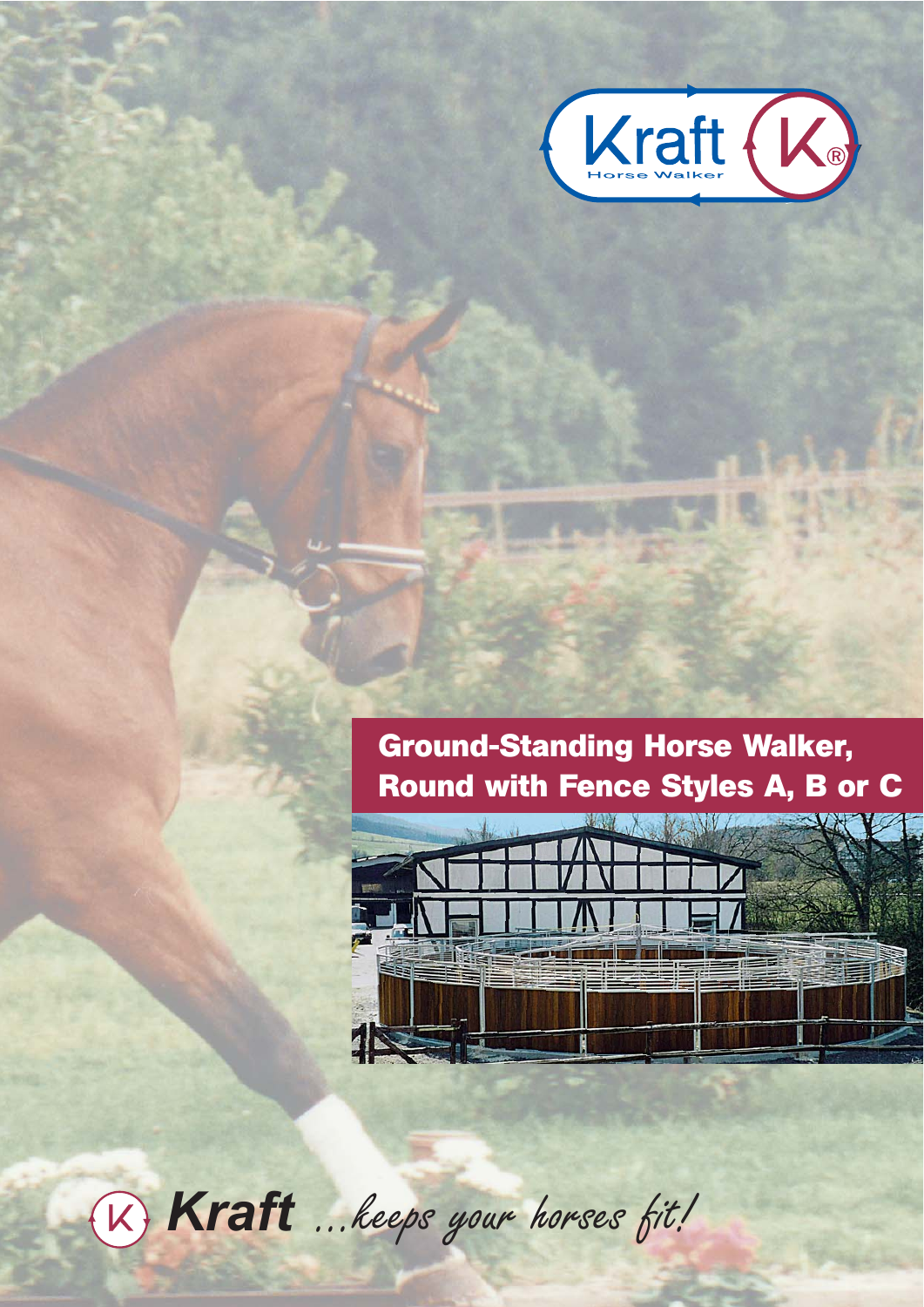Horses love roaming. In their natural environment they will cover up to 50 kilometers daily in search for food.

The health and vitality of a horse is linked directly to the amount of exercise it gets.



} *Kraft ...keeps your horses fit!* – from walk to gallop.



### **Ground-Standing Horse Walker, Round with Fence Styles A, B or C**

## Standard of Performance:

- ® Planning, structural engineering, design, building permits, timely installation, turnkey construction as well as concrete foundations
- ® Various fence styles (see page 3) and rotating gates (see technical spec sheet number 1)
- ® Various control panel configurations (see technical spec sheet number 2)
- ® Optional irrigation system (see technical spec sheet number 3)
- $\mathcal{R}$ For 4 - 10 horses, 12 - 40 Meter diameters
- $\mathcal{R}$ Industrial belt drive, low maintenance and quiet
- $(x)$ Simple operation, sturdy construction and high safety standards
- ® All products can be custom designed according to client needs. Optional self-installation available



**Title photo:** Anjou of Auftritt from Kessy. Breeder: The Kraft Family



*Cross section of horse walker with panel fence*



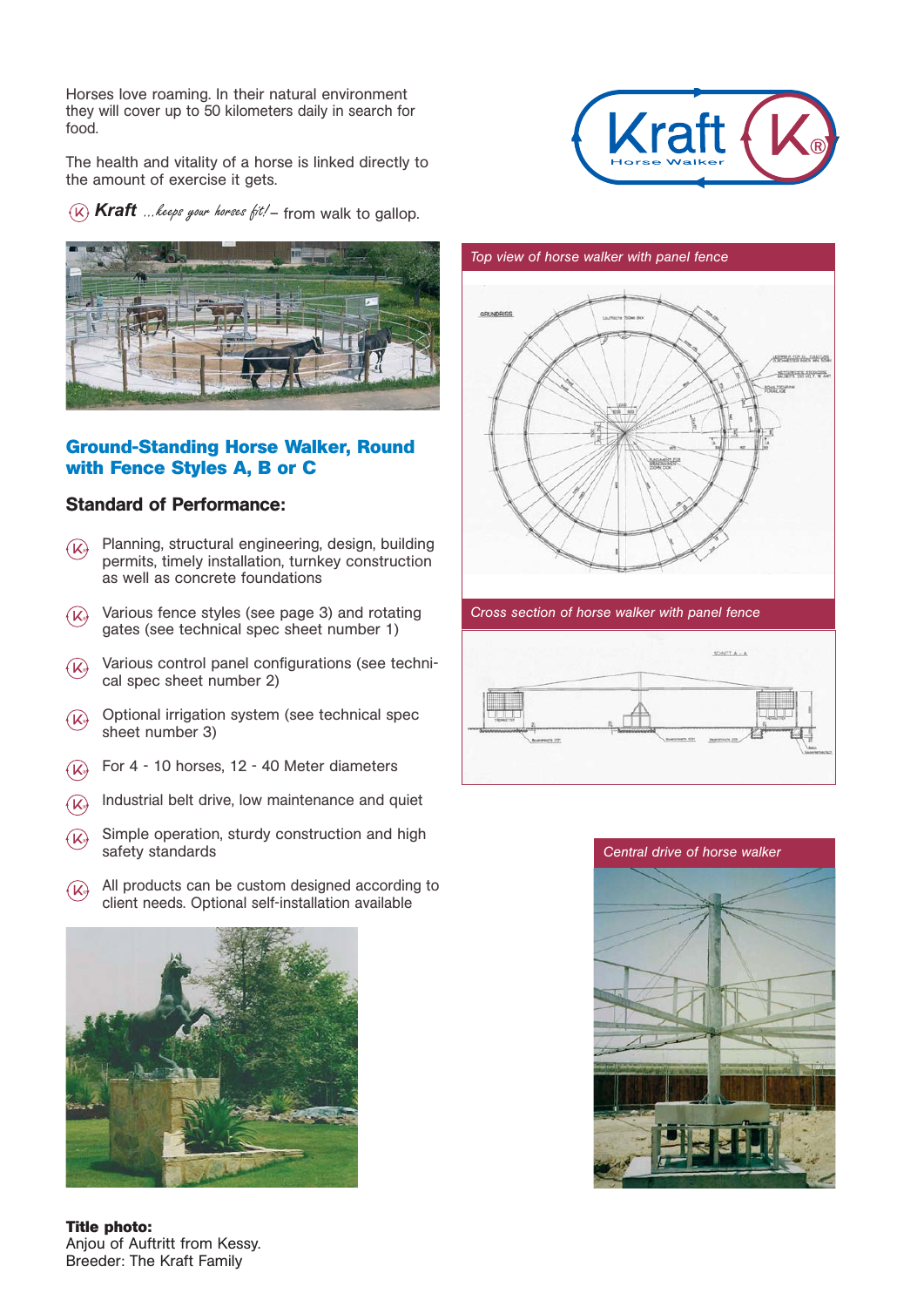#### **Sample of Fence Varieties:**



## *Fence Type A*

- Hot-dipped galvanized 50/3mm thick steel frames
- 1.5 m high, 38 mm thick tongue and grove hard wood pressure treated vertical panels on bottom
- From 1.5 to 2.0 Meters high welded grid or tubing on top
- Inner and outer gate



#### *Fence Type B*

- Hot-dipped galvanized 40/3 mm thick steel frames
- 1.5 m high, 32 mm thick tongue and grove spruce pressure treated panels on bottom
- From 1.5 to 2.0 Meters high welded grid or tubing on top
- Inner and outer gate



# *Fence Type C*

- Two or three horizontal pole wood fence 100mm diameter pressure treated round posts
- Mounting brackets for the horizontal poles are galvanized
- Horizontal Poles are 100 mm diameter half rounds and pressure treated
- Bottom panel is 200 mm high and 40 mm thick pressure treated spruce
- Gate components are galvanized
- Optional self-installation available